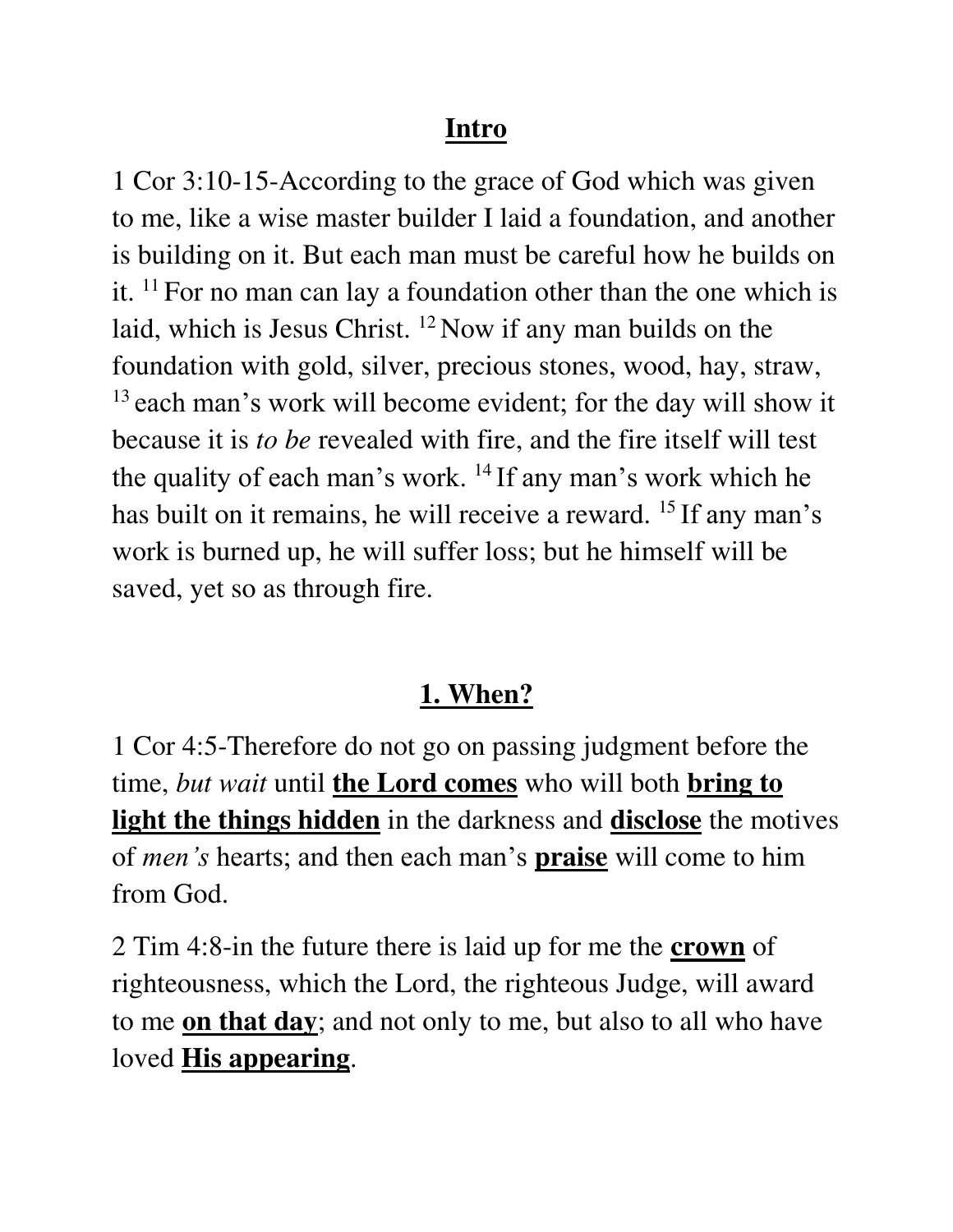Rev 19:8-It was given to her to **clothe herself in fine linen**, bright *and* clean; for the fine linen is the **righteous acts** of the saints.

# **2. Where?**

1 Thess 4:17-Then we who are alive and remain will be caught up together with them in the clouds to meet the Lord **in the air, and so we shall always be with the Lord.** 

### **3. Who?**

2 Cor 5:10- For **we must all** appear before the judgment seat of Christ, so that each one may be recompensed for his deeds in the body, according to what he has done, whether good or bad.

# **4. Why?**

John 19:30-Therefore when Jesus had received the sour wine, He said, "**It is finished!**" And He bowed His head and gave up His spirit.

John 5:24-Truly, truly, I say to you, he who hears My word, and believes Him who sent Me, has eternal life, and does not come into judgment, but has passed out of death into life.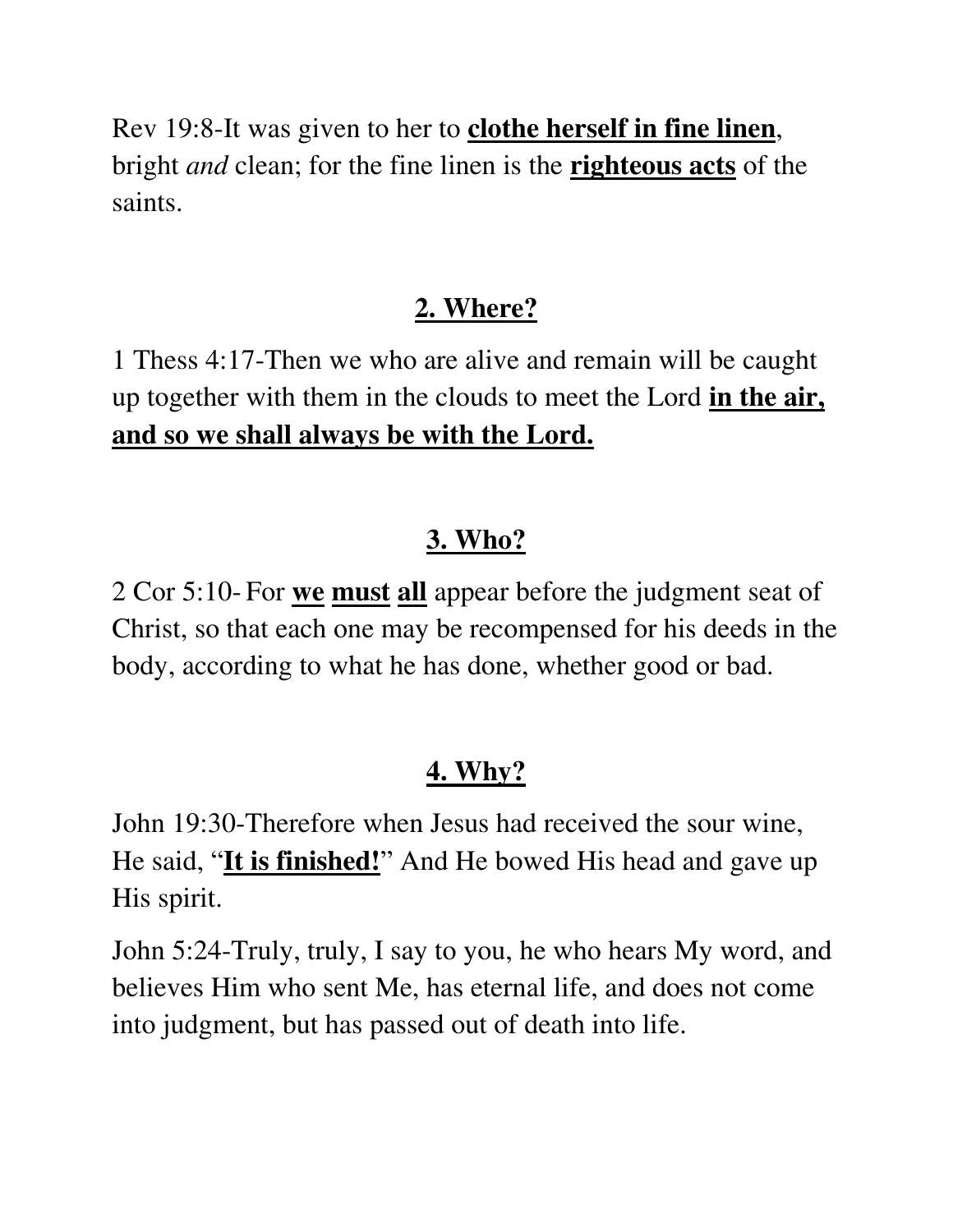1 Cor. 3:15- If any man's work is burned up, **he will suffer loss**; but he himself will be saved, yet so as through fire.

2 John 8- Watch yourselves, that you **do not lose** what we have accomplished, but that you may **receive a full reward**.

Rev 3:11- I am coming quickly; hold fast what you have, so that **no one will take your crown**.

Rev 4:10- the twenty-four elders will fall down before Him who sits on the throne, and will worship Him who lives forever and ever, and **will cast their crowns before the throne**, saying

John 12:3- Mary then took a pound of very costly perfume of pure nard, and anointed the feet of Jesus and wiped His feet with her hair; and the house was filled with the fragrance of the perfume.

# **5. What?**

1 Cor 9:24-27-Do you not know that those who run in a race all run, but *only* **one** receives the prize? Run in such a way that you may win. <sup>25</sup>**Everyone** who competes in the games exercises self-control in all things. They then *do it* to receive a **perishable** wreath, but we an **imperishable**. <sup>26</sup> Therefore I run in such a way, as not without aim; I box in such a way, as not beating the air;  $27$  but I discipline my body and make it my slave, so that, after I have preached to others, I myself will not be disqualified.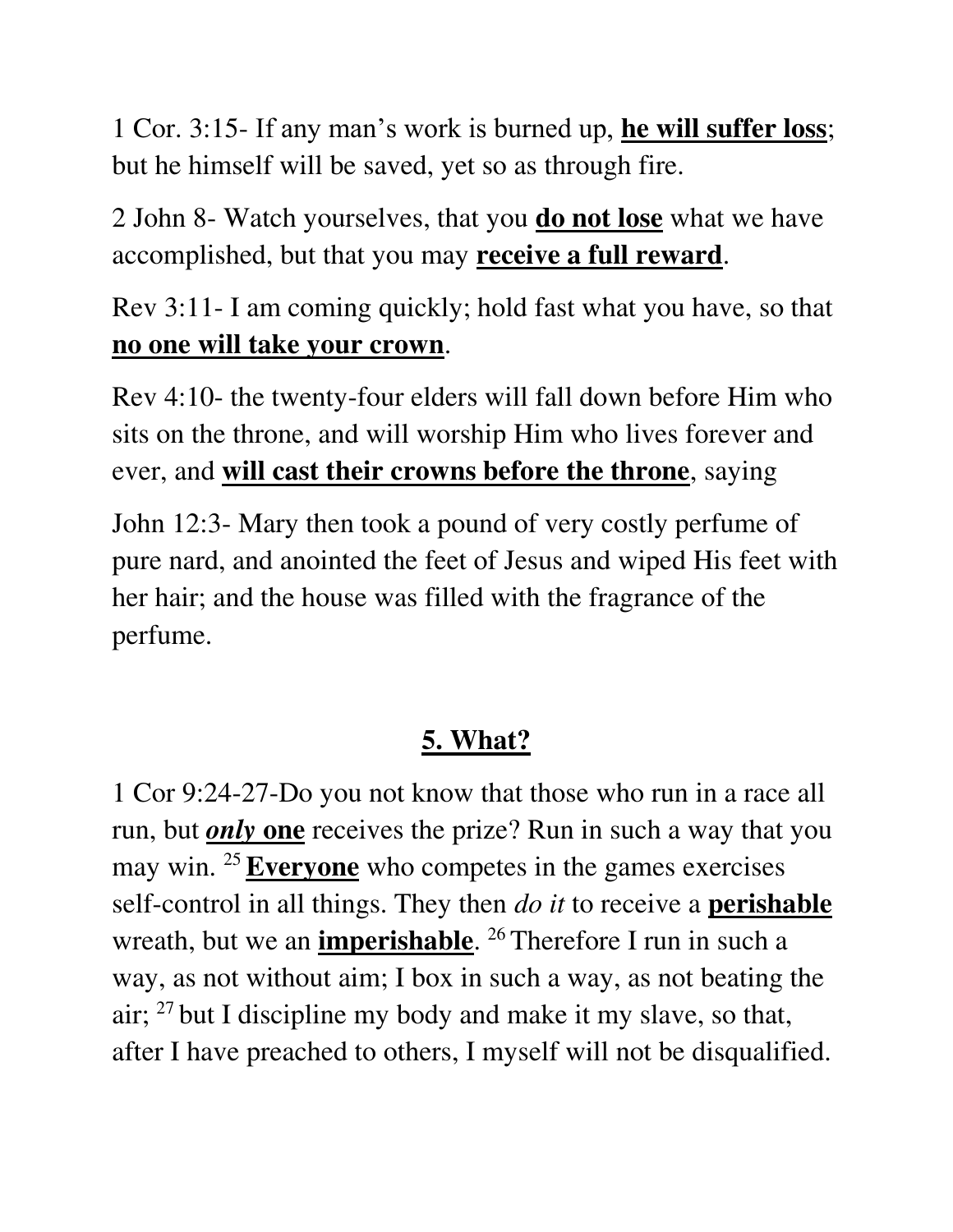1 Cor. 4:2-In this case, moreover, it is required <sup>[\[a\]](https://www.biblegateway.com/passage/?search=1+Corinthians+4%3B2&version=NASB#fen-NASB-28436a)</sup>of **stewards** that one be found trustworthy.

1 Cor 3:10-15-According to the grace of God which was given to me, like a wise master builder I laid a foundation, and another is building on it. But each man must be careful how he builds on it.  $11$  For no man can lay a foundation other than the one which is laid, which is Jesus Christ. <sup>12</sup> Now if any man builds on the foundation with gold, silver, precious stones, wood, hay, straw, <sup>13</sup> each man's work will become evident; for the day will show it because it is *to be* revealed with fire, and the fire itself will test the quality of each man's work. <sup>14</sup> If any man's work which he has built on it remains, he will receive a reward. <sup>15</sup> If any man's work is burned up, he will suffer loss; but he himself will be saved, yet so as through fire.

#### **6. How?**

Rom. 14:10, 12-For we will all stand before the judgment seat of God... <sup>12</sup> So then **each** one of us will give an account of himself to God.

1 Cor 4:2-In this case, moreover, it is required of stewards that one be found **trustworthy**.

1 Cor. 4:5-Therefore do not go on <sup>[\[c\]](https://www.biblegateway.com/passage/?search=1+Corinthians+4&version=NASB#fen-NASB-28439c)</sup>passing judgment before [\[d\]](https://www.biblegateway.com/passage/?search=1+Corinthians+4&version=NASB#fen-NASB-28439d) the time, *but wait* until the Lord comes who will both bring to light the things hidden in the darkness and **disclose the motives**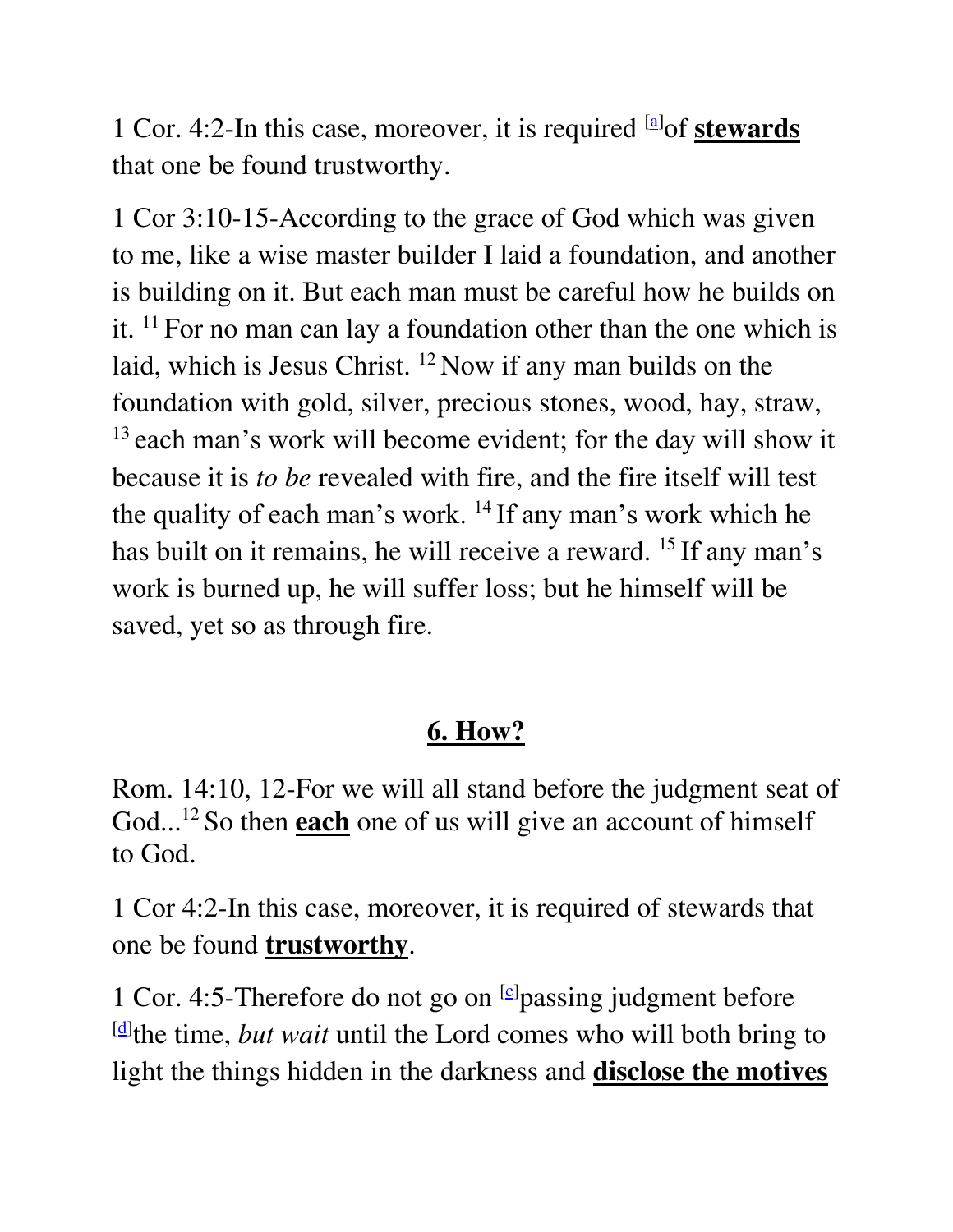**of** *men's* **hearts**; and then each man's praise will come to him from God.

John 12:4-6-But Judas Iscariot, one of His disciples, who was intending to  $[b]$  betray Him, \*said, <sup>5 "</sup>Why was this perfume not sold for <sup>[\[c\]](https://www.biblegateway.com/passage/?search=John+12&version=NASB#fen-NASB-26586c)</sup>three hundred denarii and **given to poor** *people***?**" <sup>6</sup> Now he said this, **not because he was concerned** about the poor, but because he was a thief, and as he had the money box, he used to pilfer what was put into it.

Jer. 17:9-The **heart is more deceitful** than all else And is desperately sick; Who can understand it?

Prov. 4:23-Keep your heart with all diligence, For out of it *spring* the issues of life.

John 15:1-8-I am the true vine, and My Father is the vinedresser. <sup>2</sup> Every branch in Me that does not bear fruit, He takes away; and every *branch* that bears fruit, He <sup>[\[a\]](https://www.biblegateway.com/passage/?search=John+15&version=NASB#fen-NASB-26702a)</sup>prunes it so that it may bear more fruit.<sup>3</sup> You are already <sup>[\[b\]](https://www.biblegateway.com/passage/?search=John+15&version=NASB#fen-NASB-26703b)</sup>clean because of the word which I have spoken to you.  $4$  Abide in Me, and I in you. As the branch cannot bear fruit [\[c\]](https://www.biblegateway.com/passage/?search=John+15&version=NASB#fen-NASB-26704c) of itself unless it abides in the vine, so neither *can* you unless you abide in Me. <sup>5</sup>I am the vine, you are the branches; he who abides in Me and I in him, he bears much fruit, for apart from Me you can do nothing. <sup>6</sup>If anyone does not abide in Me, he is thrown away as a branch and dries up; and they gather them, and cast them into the fire and they are burned. <sup>7</sup>If you abide in Me, and My words abide in you, ask whatever you wish, and it will be done for you. <sup>8</sup>My Father is